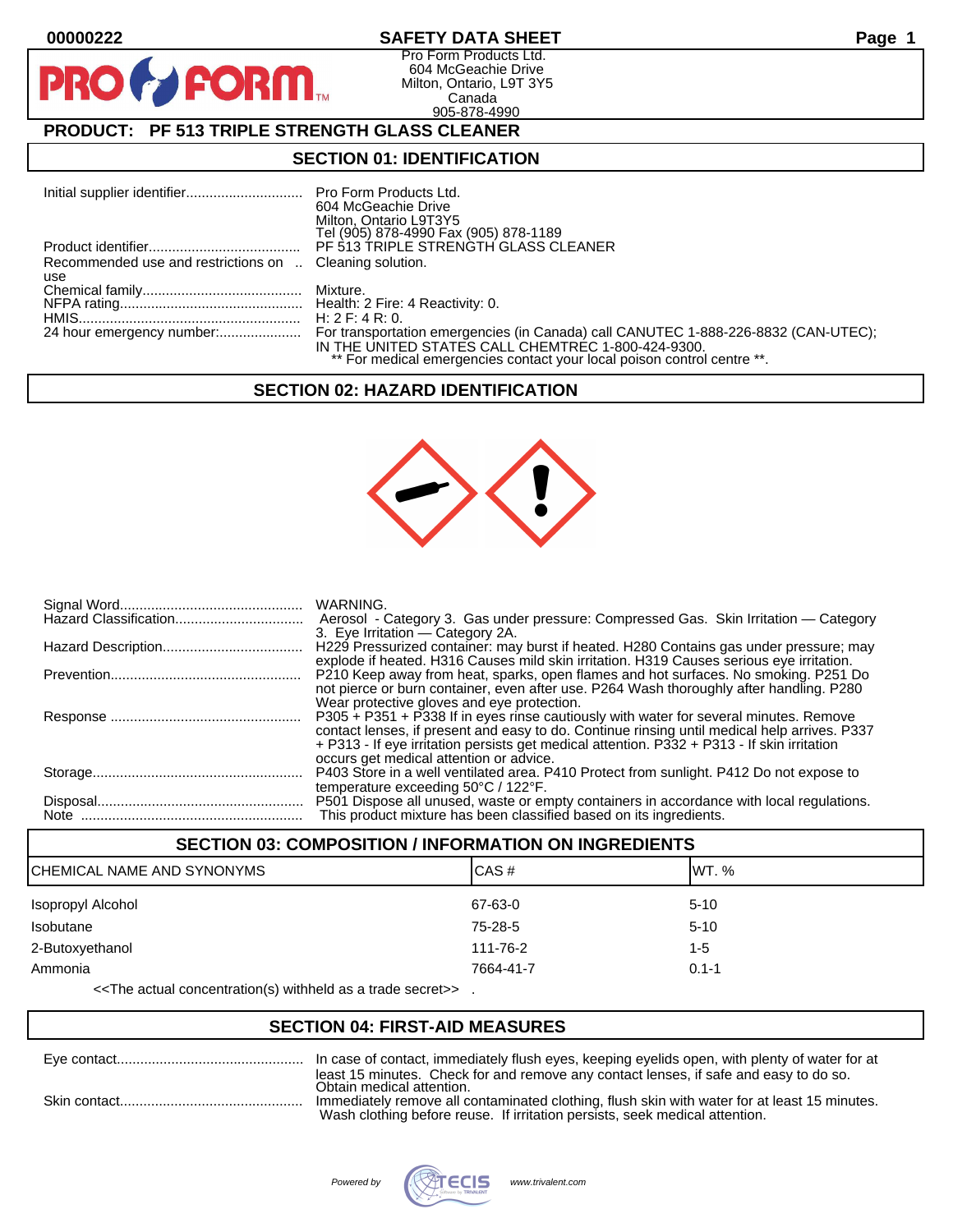## **PRODUCT: PF 513 TRIPLE STRENGTH GLASS CLEANER**

#### **SECTION 04: FIRST-AID MEASURES**

|                                                                  | If inhaled, remove to fresh air. If not breathing, give artificial respiration. If breathing is                                                                                                                                                                                  |
|------------------------------------------------------------------|----------------------------------------------------------------------------------------------------------------------------------------------------------------------------------------------------------------------------------------------------------------------------------|
|                                                                  | difficult, give oxygen, obtain medical attention.<br>If ingestion is suspected, contact physician or poison control center immediately. Do not induce vomiting. If spontaneous vomiting occurs have victim lean forward with head down                                           |
|                                                                  | to prevent aspiration of fluid into the lungs. Never give anything by mouth to an                                                                                                                                                                                                |
|                                                                  | unconscious person.                                                                                                                                                                                                                                                              |
| Most important symptoms and effects,<br>whether acute or delayed | Causes skin and eye irritation. Symptoms may include stinging, tearing, redness, swelling, and blurred vision. Direct contact with eyes may cause temporary irritation. Vapors have a<br>narcotic effect and may cause headache, fatigue, dizziness and nausea.                  |
|                                                                  | Treat victims symptomatically. The main hazard from ingestion is aspiration of the liquid<br>into the lungs producing chemical pneumonitis. In the event of an incident involving this<br>product ensure that medical authorities are provided a copy of this safety data sheet. |

#### **SECTION 05: FIRE-FIGHTING MEASURES**

| Suitable and unsuitable extinguishing<br>media<br>Specific hazards arising from the<br>hazardous product, such as the nature of<br>any hazardous combustion products | "Alcohol" foam, CO2, dry chemical. In cases of larger fires, water spray should be used.<br>Do not use water in a jet.<br>Oxides of carbon (CO, CO2). Hydrocarbon fumes and smoke.                                                                                                                                                                                                    |
|----------------------------------------------------------------------------------------------------------------------------------------------------------------------|---------------------------------------------------------------------------------------------------------------------------------------------------------------------------------------------------------------------------------------------------------------------------------------------------------------------------------------------------------------------------------------|
| Special protective equipment and<br>precautions for fire-fighters                                                                                                    | Firefighter should be equipped with self-contained breathing apparatus and full protective<br>clothing to protect against potentially toxic and irritating fumes. Cool fire-exposed<br>containers with cold water spray. Heat will cause pressure buildup and may cause<br>explosive rupture. Keep run-off water from entering sewers and other waterways. Dike for<br>water control. |

#### **SECTION 06: ACCIDENTAL RELEASE MEASURES**

 Leak/spill.................................................. Ventilate. Eliminate all sources of ignition. Avoid all personal contact. Evacuate all non-essential personnel. Contain the spill. Prevent runoff into drains, sewers, and other waterways. Absorb with an inert dry material and place in an appropriate waste container. Spilled material and water rinses are classified as chemical waste, and must be disposed of in accordance with current local, provincial, state, and federal regulations.

#### **SECTION 07: HANDLING AND STORAGE**

| Precautions for safe handling                                   | Pressurized container: Do not pierce or burn, even after use. Do not use if spray button is<br>missing or defective. Do not spray on a naked flame or any other incandescent material.<br>Do not smoke while using or until sprayed surface is thoroughly dry. Do not pressurize, cut,<br>weld, braze, solder, drill, grind, or expose empty containers to heat, sparks or open flames.<br>Keep away from heat, sparks, and open flame. Avoid all skin contact and ventilate<br>adequately, otherwise wear an appropriate breathing apparatus. Avoid breathing vapours<br>or mist. Always adopt precautionary measures against build-up of static which may arise<br>from appliances, handling and the containers in which product is packed. Ground handling<br>equipment. Handle and open container with care. Employees should wash hands and face<br>before eating or drinking. |
|-----------------------------------------------------------------|-------------------------------------------------------------------------------------------------------------------------------------------------------------------------------------------------------------------------------------------------------------------------------------------------------------------------------------------------------------------------------------------------------------------------------------------------------------------------------------------------------------------------------------------------------------------------------------------------------------------------------------------------------------------------------------------------------------------------------------------------------------------------------------------------------------------------------------------------------------------------------------|
| Conditions for safe storage, including any<br>incompatibilities | Keep away from heat, sparks, and open flames. Keep container closed when not in use.<br>Store away from oxidizing and reducing materials. Store away from sunlight. Do not store<br>above 50 deg C.                                                                                                                                                                                                                                                                                                                                                                                                                                                                                                                                                                                                                                                                                 |

## **SECTION 08: EXPOSURE CONTROLS / PERSONAL PROTECTION**

| <b>INGREDIENTS</b> | <b>ACGIH TLV</b><br>TWA                           | <b>STEL</b>       | <b>OSHA PEL</b><br>IPEL | <b>STEL</b>      | <b>NIOSH</b><br><b>IREL</b>        |
|--------------------|---------------------------------------------------|-------------------|-------------------------|------------------|------------------------------------|
| Isopropyl Alcohol  | $200$ ppm<br>CA ON: 200 ppm (TWA), 400 ppm (STEL) | $400$ ppm         | 400 ppm (TWA)           | 500 ppm          | $400$ ppm                          |
| Isobutane          | Not established                                   | Not established   | Not established         | Not established  | 800 ppm                            |
| 2-Butoxyethanol    | 20 ppm                                            | No data           | 50 ppm (240 mg/m3)      | No data          | 5 ppm (24 mg/m3)                   |
| Ammonia            | 25 ppm                                            | 35 ppm 15 minutes | 50 ppm                  | 35 ppm (vacated) | 35 ppm - 35 ppm<br>STEL 15 minutes |
|                    | $   -$                                            |                   |                         |                  |                                    |

25 mg/m3

Personal Protective Equipment

Local exhaust ventilation is recommended. Wear an appropriate, properly fitted respirator when contaminant levels exceed the recommended exposure limits.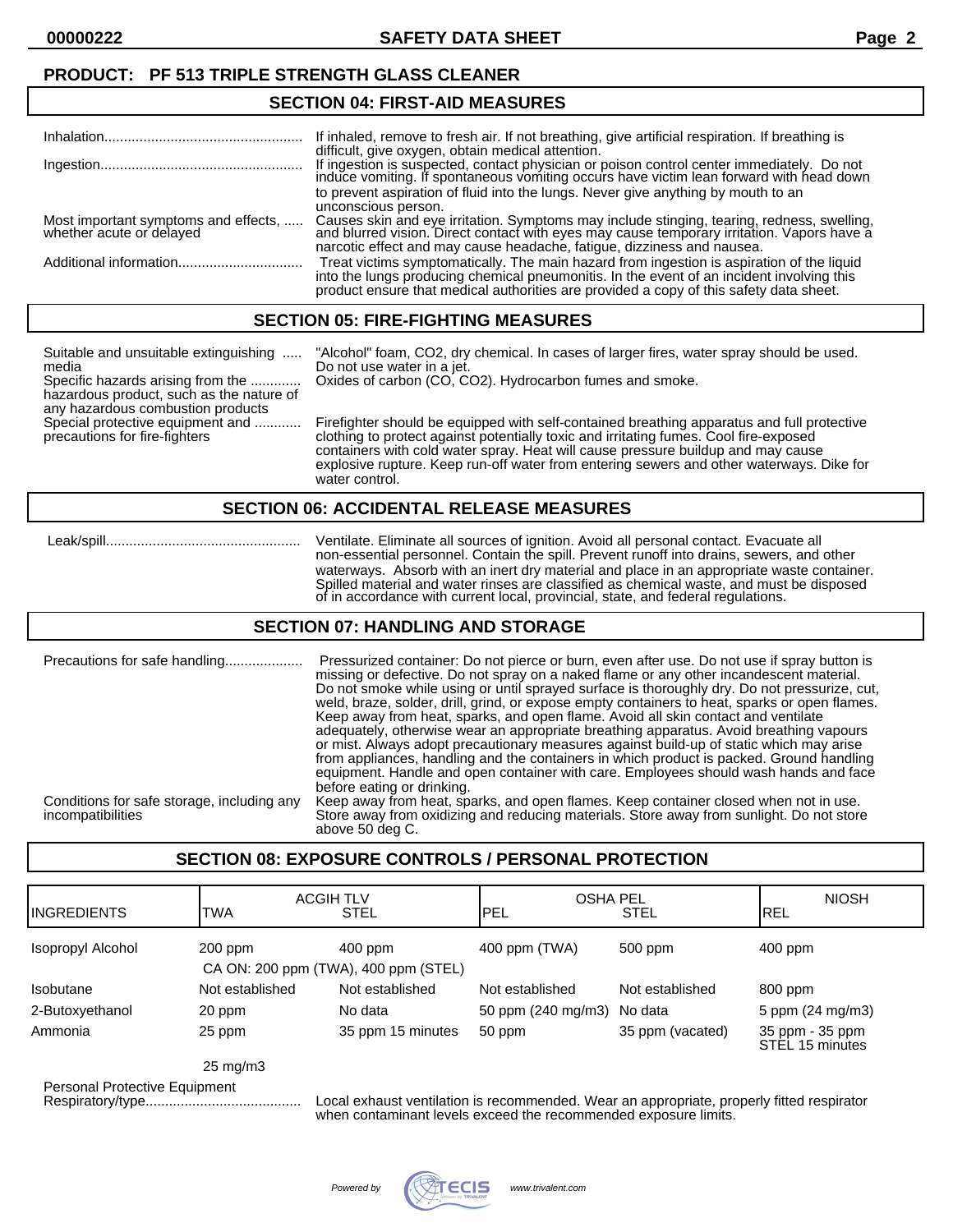#### **PRODUCT: PF 513 TRIPLE STRENGTH GLASS CLEANER**

#### **SECTION 08: EXPOSURE CONTROLS / PERSONAL PROTECTION**

|                                  | Liquid chemical goggles. Chemical safety goggles and full faceshield if a splash hazard<br>exists.                                                                                                                                                                                                |
|----------------------------------|---------------------------------------------------------------------------------------------------------------------------------------------------------------------------------------------------------------------------------------------------------------------------------------------------|
|                                  | Chemical resistant gloves.<br>Wear adequate profective clothes.                                                                                                                                                                                                                                   |
|                                  | Safety boots per local regulations.                                                                                                                                                                                                                                                               |
|                                  | Emergency showers and eye wash stations should be available. Employees should wash                                                                                                                                                                                                                |
| Appropriate engineering controls | their hands and face before eating, drinking, or using tobacco products.<br>Provide natural or mechanical ventilation to control exposure levels below airborne<br>exposure limits. Local mechanical exhaust ventilation should be used at sources of air                                         |
|                                  | contamination, such as open process equipment, or during purging operations, to capture<br>gases and fumes that may be emitted. Standard reference sources regarding industrial<br>ventilation (ie. ACGIH industrial ventilation) should be consulted for quidance about<br>adequate ventilation. |

#### **SECTION 09: PHYSICAL AND CHEMICAL PROPERTIES**

| Appearance/Physical state<br>Vapour pressure (mm Hg)<br>Relative Density (Specific Gravity)<br>Melting / Freezing point (deg C)<br>Initial boiling point / boiling range (deg C).<br>Flash point (deg C), method<br>Auto ignition temperature (deg C)<br>Upper flammable limit (% vol)<br>Lower flammable limit (% vol)<br>Partition coefficient — n-octanol/water | Aerosol.<br>Cloudy.<br>Fragrance.<br>Not available.<br>Aerosol vapour pressure: 45-55 psig @ 21C.<br>$>1$ .<br>$10.5 - 11.$<br>(Aerosol) . 0.920 - 0.970. (Liquid)<br>$0.950$ - 1.000.<br>-89 °C. (isopropyl alcohol).<br>Soluble.<br>82°C. (isopropyl alcohol).<br>No data.<br>$-82.8$ C (iso-butane).<br>460 °C (propellant).<br>8.4. (propellant).<br>1.8. (propellant).<br>Not available.<br>21.<br>$1.64$ lb/usq. |
|--------------------------------------------------------------------------------------------------------------------------------------------------------------------------------------------------------------------------------------------------------------------------------------------------------------------------------------------------------------------|------------------------------------------------------------------------------------------------------------------------------------------------------------------------------------------------------------------------------------------------------------------------------------------------------------------------------------------------------------------------------------------------------------------------|
|                                                                                                                                                                                                                                                                                                                                                                    | Not available.                                                                                                                                                                                                                                                                                                                                                                                                         |

## **SECTION 10: STABILITY AND REACTIVITY**

|                                       | Product is stable; hazardous polymerizati                                           |
|---------------------------------------|-------------------------------------------------------------------------------------|
| Possibility of hazardous reactions    | Stable at normal temperatures and press<br>Hazardous polymerization will not occur. |
| Conditions to avoid, including static | Keep away from heat. Incompatible with                                              |
| discharge, shock or vibration         |                                                                                     |
| Hazardous decomposition products      | See hazardous combustion products sec                                               |

Product is stable; hazardous polymerization will not occur. Chemical stability...................................... Stable at normal temperatures and pressures. Keep away from heat. Incompatible with strong oxidizers. Electrostatic charge.

See hazardous combustion products section 5.

## **SECTION 11: TOXICOLOGICAL INFORMATION**

|                                                                                                                                                                                                                                                                                                                                                                  |                      | LD <sub>50</sub>                                                                                                                                           |
|------------------------------------------------------------------------------------------------------------------------------------------------------------------------------------------------------------------------------------------------------------------------------------------------------------------------------------------------------------------|----------------------|------------------------------------------------------------------------------------------------------------------------------------------------------------|
|                                                                                                                                                                                                                                                                                                                                                                  |                      | 1870 mg/kg (oral, rat).<br>4059 mg/kg (dermal, rabbit)                                                                                                     |
|                                                                                                                                                                                                                                                                                                                                                                  |                      | Not available                                                                                                                                              |
|                                                                                                                                                                                                                                                                                                                                                                  |                      | 1300 mg/kg (rat oral) > 2000 mg/kg<br>(rabbit dermal)                                                                                                      |
|                                                                                                                                                                                                                                                                                                                                                                  |                      | 350 mg/kg oral rat                                                                                                                                         |
| Inhalation. Skin contact. Eye contact.<br>Prolonged contact may cause mild irritation and itching. Symptoms may include redness,<br>swelling, itching, dryness, cracking, blistering and pain. Prolonged contact may cause                                                                                                                                       |                      |                                                                                                                                                            |
|                                                                                                                                                                                                                                                                                                                                                                  |                      |                                                                                                                                                            |
| Causes eye irritation. Can cause redness, irritation, tissue destruction.                                                                                                                                                                                                                                                                                        |                      |                                                                                                                                                            |
| May be harmful or fatal if swallowed. Swallowing causes inebriation, headache, vomiting,<br>leading to severe illness, blindness, even death. Aspiration of material into lungs can cause<br>chemical pneumonitis which can be fatal.<br>Excessive inhalation of vapours can cause respiratory irritation, dizziness, headache,<br>vomiting and unconsciousness. |                      |                                                                                                                                                            |
|                                                                                                                                                                                                                                                                                                                                                                  | defatting of tissue. | <b>LC50</b><br>72600 mg/m3, rat (4 hr)<br>52 mg/L 1 hour mouse<br>450 ppm 4 hr rat<br>48.4 mg/L 1 hour rat<br>May be harmful if absorbed through the skin. |